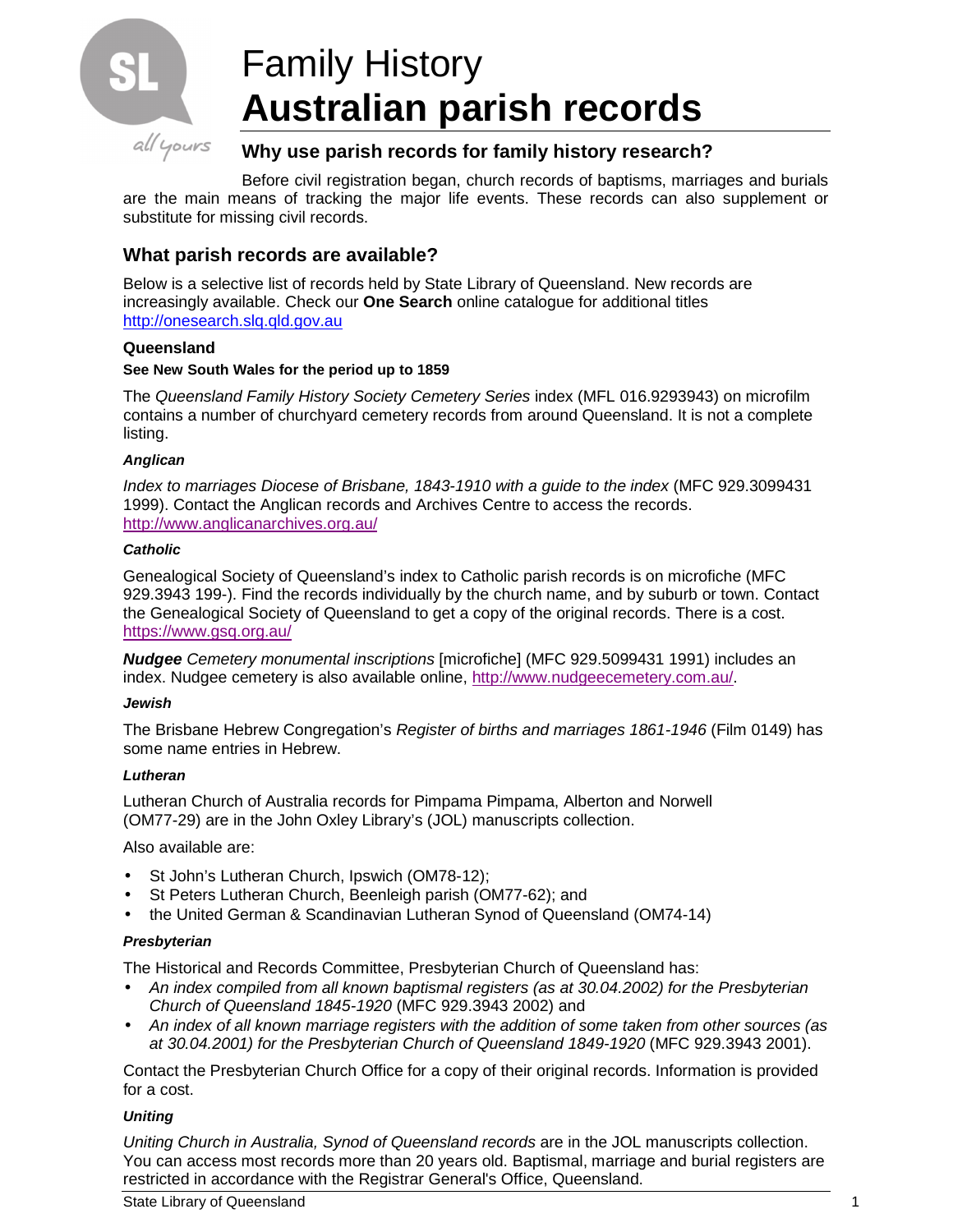## **New South Wales (NSW)**

NSW included Port Phillip until 1851 and Moreton Bay until 1859.

## **The first NSW Acts to regularize recording of births, deaths and marriages**

| 1825 | Church of England                        |
|------|------------------------------------------|
| 1834 | Roman Catholic Church (Church of Rome)   |
| 1834 | Presbyterian Church (Church of Scotland) |
| 1839 | Wesleyan Methodist Church                |

1840 Congregational or Independent and Baptist denominations

Church records were made before these years including during the period of the First Fleet but they were not always retained.

Church records are available on microfilm for the period until 1856. They are indexed in the NSW Pioneer Index 1788-1888 on microfiche, CD-ROM and online at https://www.bdm.nsw.gov.au/Pages/family-history-research/family-history-research-nsw.aspx.

Information Leaflet No 35 from NSW State Archives & Records (MFA 929.3944 1984) provides further information on the historical background of these records and how to work from the indexes to the original church records, including the microfilm numbers. Ask for it at the desk on level 3.

Mutch card indexes [microfilm] (MFL 929.3944 1974) on AO/SR reels 2125-2129 are supposed to cover most parish record references 1787-1828. Check the Microform Quick Look for Family History held at the family history area for further information.

## **Anglican**

The Anglican Church of Australia. Diocese of Newcastle. Parish registers 1826-1986 [microfilm] (MFL 929.39442 1986) are available as a separate run. A handbook held at the Level 3 desk provides a guide as to which records are held, for what area, and the specific time periods and events covered for that area. This has also been digitised and can be found through the University of Newcastle. https://libguides.newcastle.edu.au/anglican/parishregistersa-e

Parish register index Church of England Diocese of Canberra and Goulburn [microfiche] (MFC 929.39447 1999) mostly covers the period 1850s to 1920.

## **Tasmania**

The Tasmanian pioneers index 1803-1899 [CD-ROM] (QCFS 929.3946 2003); and [microfiche] (MFCB 929.3946 1993) indexes birth, death and marriage records for the period. The original registers are located at the Tasmanian Archive and Heritage Office, and State Library holds microfilm copies of them.

The index provides registration numbers. The handbook Registrar-General's Department Pre-1900 births, deaths and marriages records (MFA 929.3946 1985) gives the matching microfilm numbers and provides guidance in searching the film. The handbook is available at the at the family history area.

Search online through the Tasmanian Archive and Heritage Office Tasmanian Name index, https://librariestas.ent.sirsidynix.net.au/client/en\_AU/names/. Digitised images of the registers are available.

Civil registration commenced in Tasmania in 1838. The only records before this were church records. Some of these have been copied by the Registrar-General from before 1838 and after 1838 when civil records were missing.

Colonial Tasmanian Family Links database, http://portal.archives.tas.gov.au/menu.aspx?search=8, links individuals with other members of their families living in Tasmania in the 19th Century. It should be crosschecked with the Pioneer index for accuracy.

Church Registers held in Archives Office of Tasmania (PAM 929.1 1988) lists the registers held in denominational and then geographical order. Contact Tasmanian Archive and Heritage Office for more information.